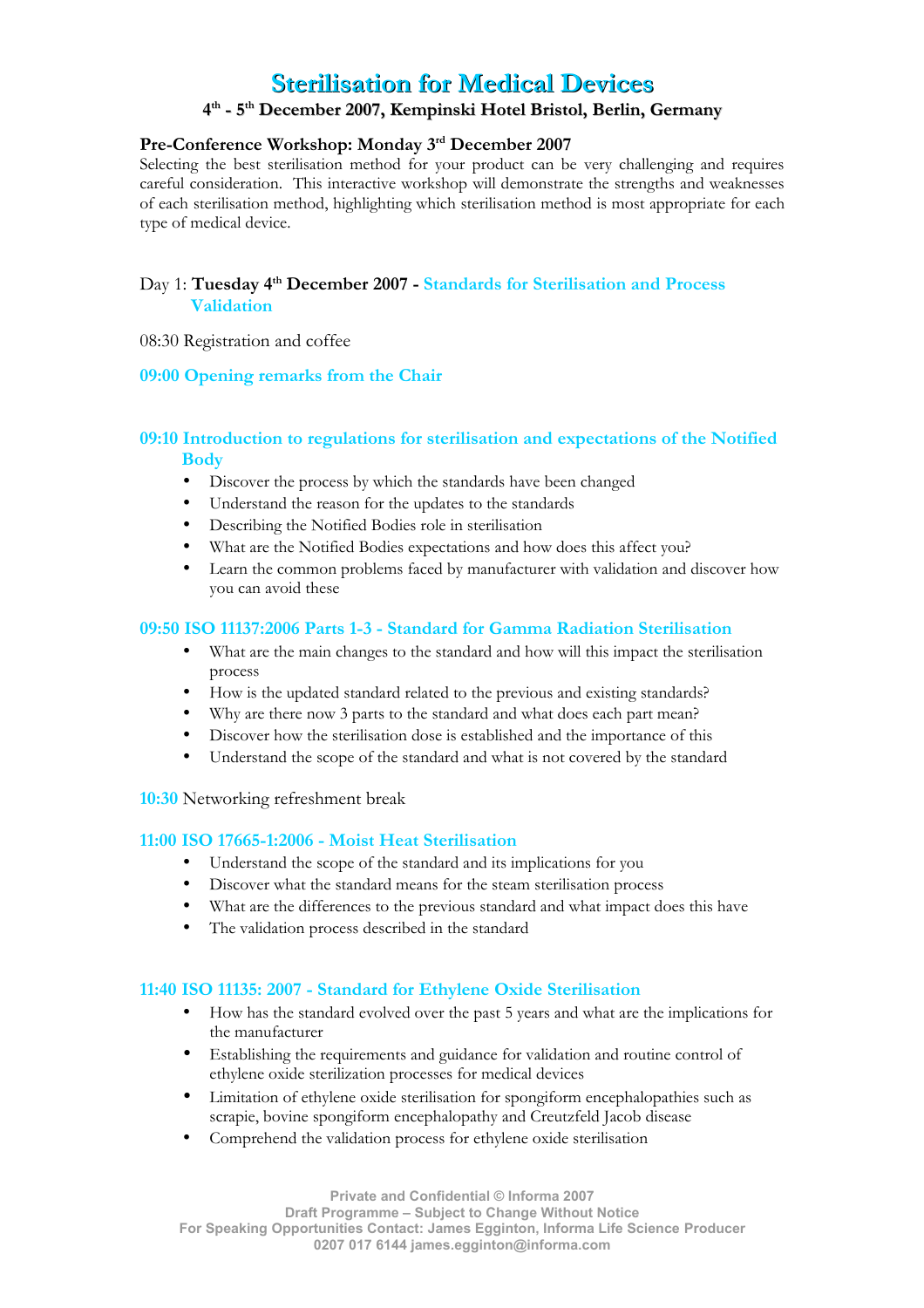#### **12:20** Question and Answer session

#### **12:40 ISO 10993-7 Ethylene oxide sterilization residuals**

- What are the latest updates to the standard?
- Uncover the implications these latest updates will have on manufacturers and sterilisers
- Discover allowable limits for residual ethylene oxide (EO) and ethylene chlorohydrin (ECH) in individual EO-sterilised medical devices
- Determine the procedures for the measurement of EO and ECH

#### **13:20** Networking lunch

# **14:30 ISO 11138:2006 Parts 1-5 - Sterilization of health care products; Biological Indicators (BI)**

- Identify the scope of the standard and understand what each part represents
- How do the updates to the standards impact the sterilisation process
- Understand how BI's can be used with different sterilisation methods
- What are the limitations of the standards and how can this be overcome **Dr Brian Kirk**, *Senior Technical Services Specialist*, **3M**

# **15:10 ISO 11607:2006 Parts 1 and 2 - Packaging for terminally sterilized medical devices**

- What have the changes been and what is the implications of these updates
- Learn the requirements and test methods for materials, preformed sterile barrier systems, sterile barrier systems and packaging systems that are intended to maintain sterility of terminally sterilized medical devices until the point of use
- Limitations of the standard with regards to the sterile barrier system and aseptic packaging

#### **15:50** Networking refreshments

## **16:20 Department of health memorandums (HTM)**

- How are HTM 2010, 2030 and 2031 being harmonised?
- Understand the implications of the harmonised memorandum for patient safety
- What is the scope of the new HTM 101 memorandum?
- Discover what the three parts of the memorandum represent

#### **17:00 Process Validation – Common Issues**

- Uncovering the common pitfalls with process validation
- The difference between different sterilisation methods for process validation
- Best industry practises for completing process validation
- How have the updated standards effected the validation process

## **17:40** Discussion Panel

#### **18:00** Closing remarks from the Chair and end of day one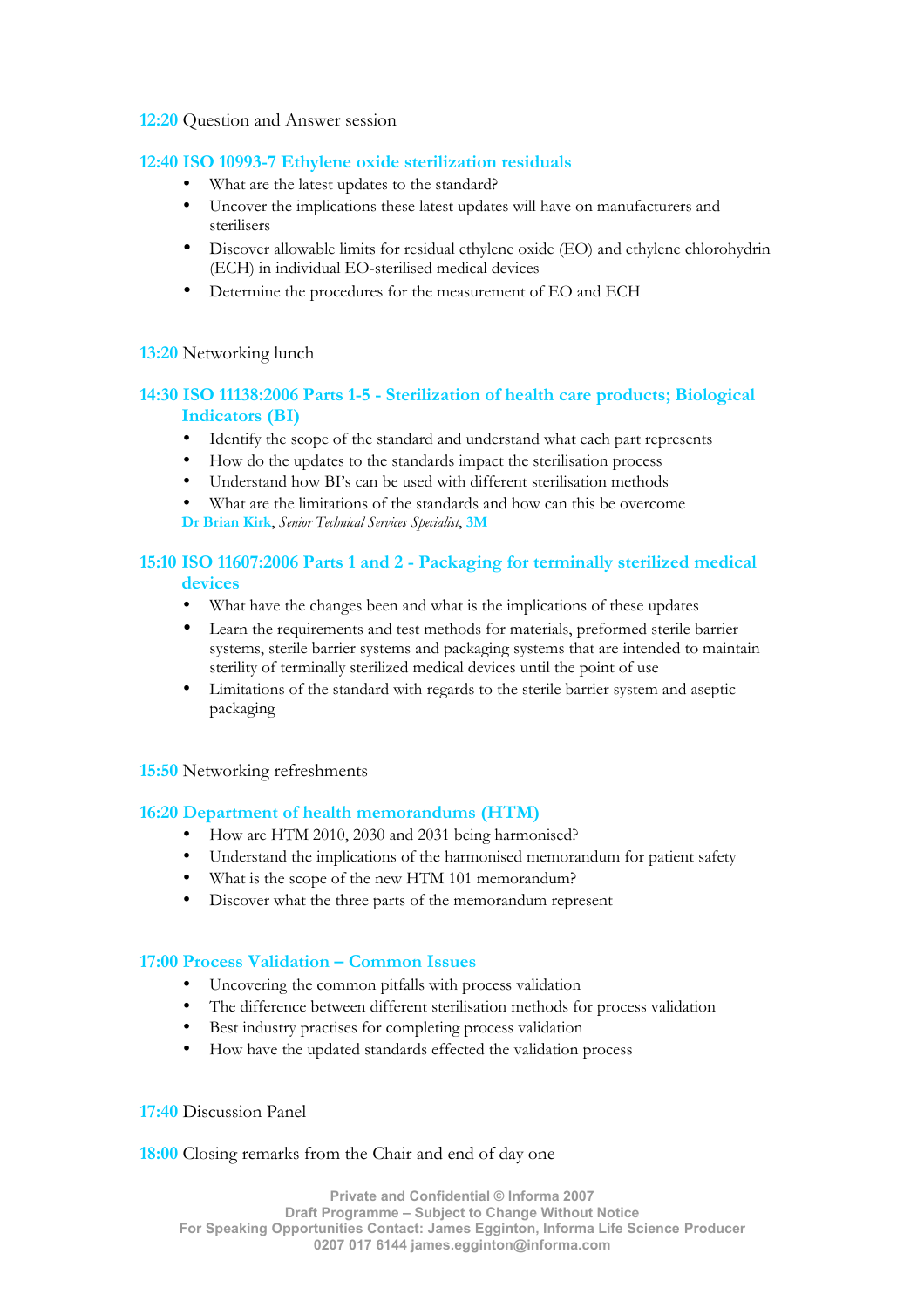# Day 2:- **Wednesday 5th December 2007** -**Methods for Sterilisation and Regulatory Impact**

#### **08:30** Coffee

**09:00** Opening remarks from the Chair

# **09:10 Case Study: Gamma Radiation as a method and impact of updated regulations**

- Hear our experiences of using Gamma Radiation as a sterilisation method
- Understand impact of the updates standards have had
- The relationship with the sterilisation contractor
- What challenges are faced with the validation process

# **09:50 Case Study: E-Beam and X-Ray sterilisation as a method and impact of updated regulations**

- How E-Beam and X-Ray are being used for sterilisation
- The implications the updates standards have had on the processes
- The process validation involved for E-Beam and X-Ray sterilisation
- Discover the challenges faced using E-Beam and X-ray for sterilisation

#### **10:30** Networking refreshment break

# **11:00 Case Study: Steam as a sterilisation method and impact of updated regulations**

- Our experience of using steam as a sterilisation method
- Understand the changes caused by the updates standards
- Hear common issues encountered with steam sterilisation
- The validation process involved with steam sterilisation

## **11:40 Case Study: Using Ethylene Oxide for sterilisation and understanding the impact of the new regulations**

- Common issues with ethylene oxide as a sterilisation method
- The limitations of ethylene oxide ass a sterilisation method
- What is the best method for process validation when using ethylene oxide
- The driving need for quick release times

**12:20** Question and Answer session

#### **12:40 Parametric Release – Improving release time**

- How have the recent standards updates effected the use of parametric release
- Understand why parametric release if preferable to using biological indicators
- Learn how parametric release can decrease the quarantine time for your devices
- How comparable is parametric release to radiation sterilisation
- **Jan Douglas**, *Sterilisation Manager*, **William Cook**

#### **13:20** Networking lunch

**Private and Confidential © Informa 2007 Draft Programme – Subject to Change Without Notice For Speaking Opportunities Contact: James Egginton, Informa Life Science Producer 0207 017 6144 [james.egginton@informa.com](mailto:james.egginton@informa.com)**